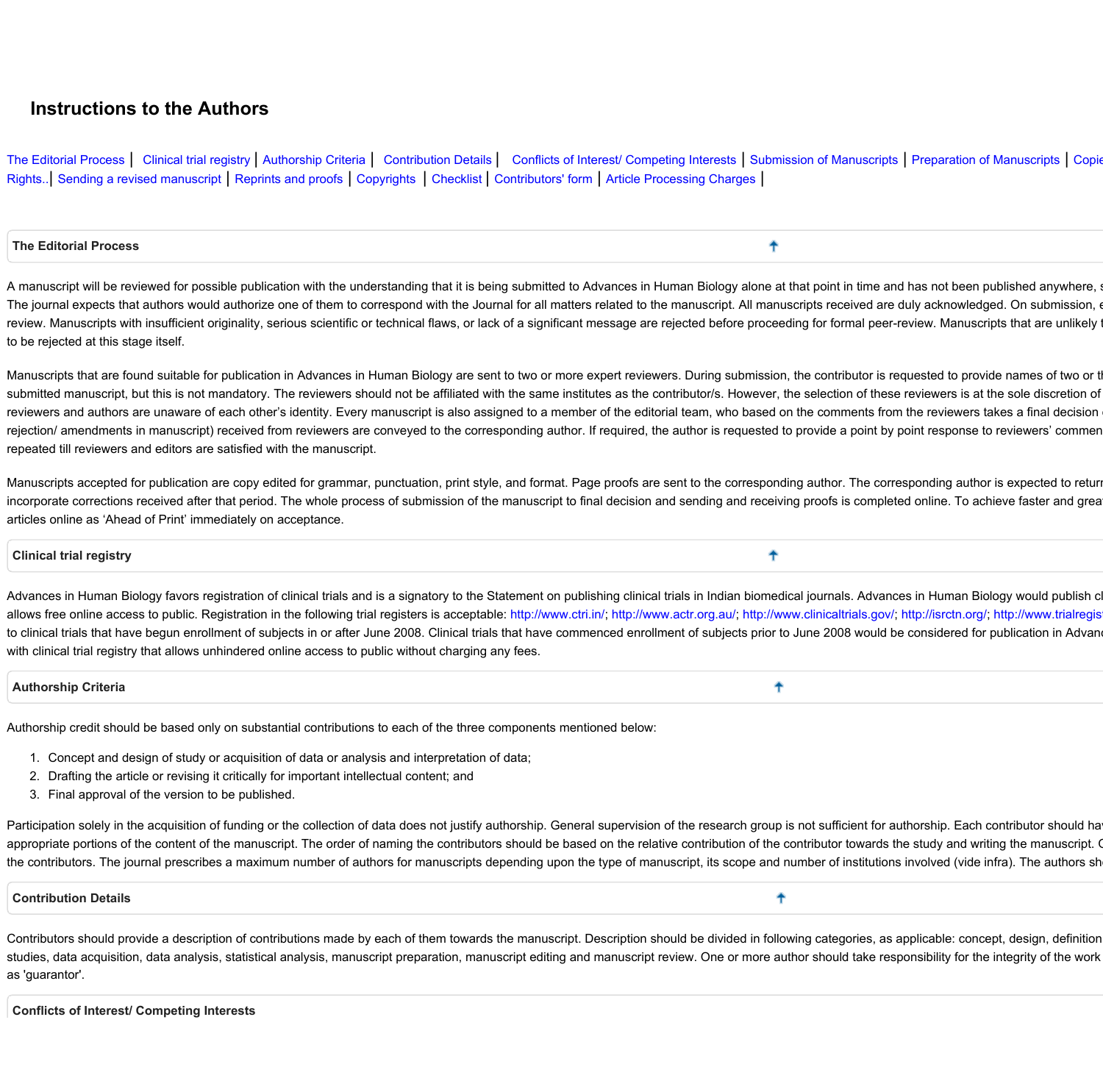All authors of must disclose any and all conflicts of interest they may have with publication of the manuscript or an institution or product that is mentioned in the manuscript and/or is important to the out **interest with products that compete with those mentioned in their manuscript.**

<span id="page-1-0"></span>

| $\,$ Submission of Manuscripts $\,$ |  |
|-------------------------------------|--|
|-------------------------------------|--|

All manuscripts must be submitted on-line through the website <http://www.journalonweb.com/aihb>. First time users will have to register at this site. Registration is free but mandatory. Registered authors **name and password.**

**The journal does not charge for submission and processing of the manuscripts.**

. If you experience any problems, please contact the editorial office by e-mail at editor [AT] aihbonline . com

The submitted manuscripts that are not as per the "Instructions to Authors" would be returned to the authors for technical correction, before they undergo editorial/ peer-review. Generally, the manuscripted the manuscripte

#### **[1] Title Page/First Page File/covering letter:**

#### **This file should provide**

- 1. The type of manuscript (original article, case report, review article, Letter to editor, Images, etc.) title of the manuscript, running title, names of all authors/ contributors (with their highest academ and/ or institution(s) to which the work should be credited, . All information which can reveal your identity should be here. Use text/rtf/doc files. Do not zip the files.
- 2. The total number of pages, total number of photographs and word counts separately for abstract and for the text (excluding the references, tables and abstract), word counts for introduction + d
- **3. Source(s) of support in the form of grants, equipment, drugs, or all of these;**
- 4. Acknowledgement, if any. One or more statements should specify 1) contributions that need acknowledging but do not justify authorship, such as general support by a departmental chair; 2) acl and material support, which should specify the nature of the support. This should be included in the title page of the manuscript and not in the main article file.
- 5. If the manuscript was presented as part at a meeting, the organization, place, and exact date on which it was read. A full statement to the editor about all submissions and previous reports that work. Any such work should be referred to specifically, and referenced in the new paper. Copies of such material should be included with the submitted paper, to help the editor decide how to halp
- 6. Registration number in case of a clinical trial and where it is registered (name of the registry and its URL)
- 7. Conflicts of Interest of each author/ contributor. A statement of financial or other relationships that might lead to a conflict of interest, if that information is not included in the manuscript itself or in
- **8. Criteria for inclusion in the authors'/ contributors' list**
- 9. A statement that the manuscript has been read and approved by all the authors, that the requirements for authorship as stated earlier in this document have been met, and that each author beli **provided in another form (see below); and**
- 10. The name, address, e-mail, and telephone number of the corresponding author, who is responsible for communicating with the other authors about revisions and final approval of the proofs, if the

[2] Blinded Article file: The main text of the article, beginning from Abstract till References (including tables) should be in this file. The file must not contain any mention of the authors' names or initials Page headers/running title can include the title but not the authors' names. Manuscripts not in compliance with the Journal's blinding policy will be returned to the corresponding author. Use rtf/doc files. images in the file. If file size is large, graphs can be submitted as images separately without incorporating them in the article file to reduce the size of the file. The pages should be numbered consecutive

[3] Images: Submit good quality color images. Each image should be less than 2 MB in size. Size of the image can be reduced by decreasing the actual height and width of the images (keep up to 1 Do not zip the files. Legends for the figures/images should be included at the end of the article file.

[4] The contributors' / copyright transfer form (template provided below) has to be submitted in original with the signatures of all the contributors within two weeks of submission via courier, fax or er or digital images should be sent to the journal office at the time of submitting revised manuscript. High resolution images (up to 5 MB each) can be sent by email.

Contributors' form / copyright transfer form can be submitted online from the authors' area on <http://www.journalonweb.com/aihb>.

#### <span id="page-1-1"></span> **Preparation of Manuscripts**

Manuscripts must be prepared in accordance with "Uniform requirements for Manuscripts submitted to Biomedical Journals" developed by the International Committee of Medical Journal Editors (Octob of Advances in Human Biology are summarized below. Before submitting a manuscript, contributors are requested to check for the latest instructions available. Instructions are also available from the v **submission site <http://www.journalonweb.com/aihb>).**

个

4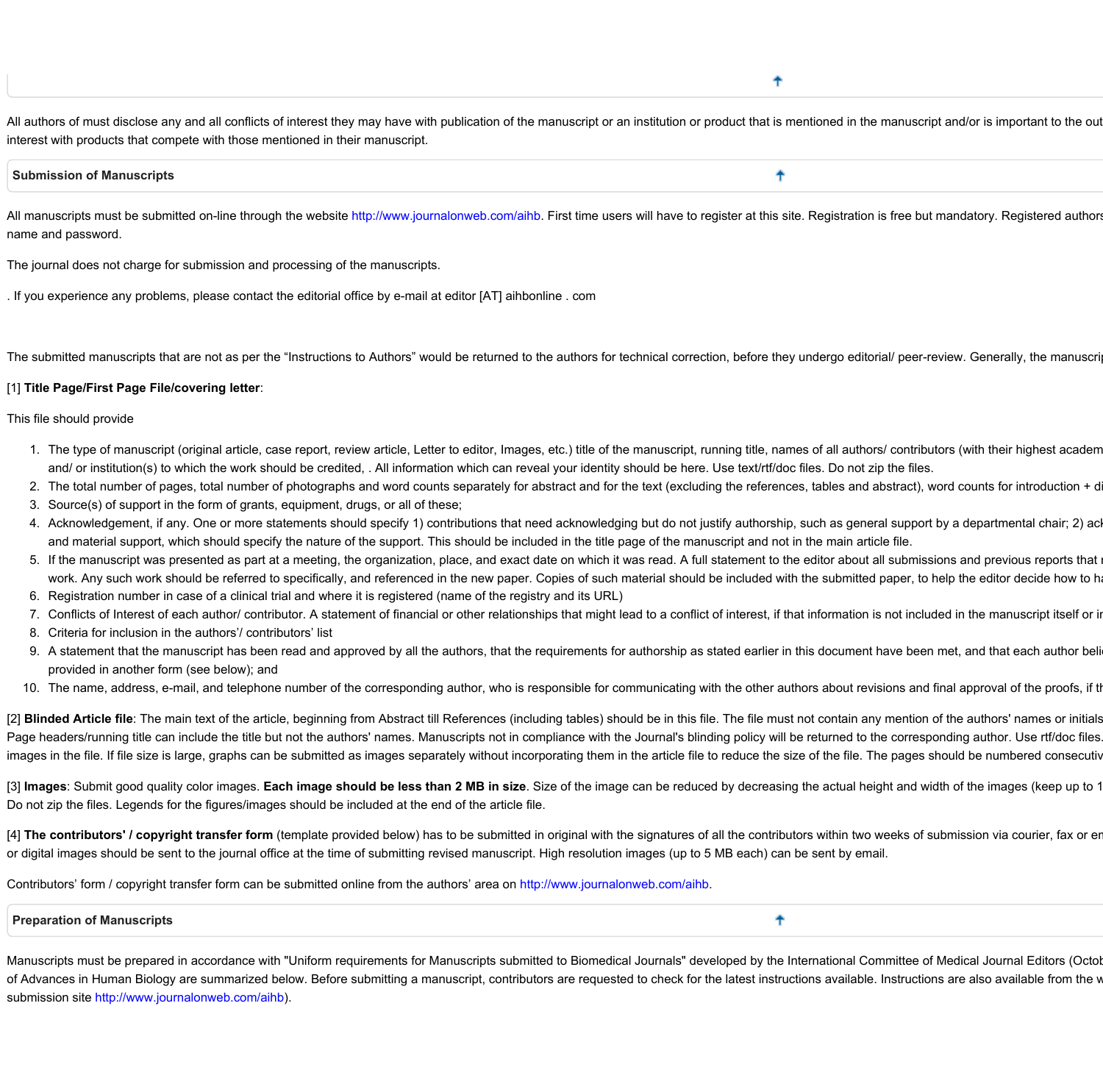**Advances in Human Biology accepts manuscripts written in American English.**

<span id="page-2-0"></span>

| Conies |  |  |
|--------|--|--|
|        |  |  |

It is the responsibility of authors/ contributors to obtain permissions for reproducing any copyrighted material. A copy of the permission obtained must accompany the manuscript. Copies of any and all **elsewhere that are related to the manuscript must also accompany the manuscript.**

<span id="page-2-1"></span>

#### **Original articles:**

These include randomized controlled trials, intervention studies, studies of screening and diagnostic test, outcome studies, cost effectiveness analyses, case-control series, and surveys with high respo (excluding Abstract, references and Tables) should be divided into sections with the headings Abstract, Key-words, Introduction, Material and Methods, Results, Discussion, References, Tables and Fig.

**Introduction: State the purpose and summarize the rationale for the study or observation.** 

**Materials and Methods: It should include and describe the following aspects:**

Ethics: When reporting studies on human beings, indicate whether the procedures followed were in accordance with the ethical standards of the responsible committee on human experimentation (inst in 2000 (available at http://www.wma.net/e/policy/17-c\_e.html). For prospective studies involving human participants, authors are expected to mention about approval of (regional/ national/ institutional consent from adult research participants and obtaining assent for children aged over 7 years participating in the trial. The age beyond which assent would be required could vary as per regional and/ or mentioning participants' names, initials or hospital numbers, especially in illustrative material. When reporting experiments on animals, indicate whether the institution's or a national research council's our **was followed.**

Evidence for approval by a local Ethics Committee (for both human as well as animal studies) must be supplied by the authors on demand. Animal experimental procedures should be as humane as po clearly stated. The ethical standards of experiments must be in accordance with the guidelines provided by the CPCSEA and World Medical Association Declaration of Helsinki on Ethical Principles for animals and human beings, respectively). The journal will not consider any paper which is ethically unacceptable. A statement on ethics committee permission and ethical practices must be included in

# *Study design:*

Selection and Description of Participants: Describe your selection of the observational or experimental participants (patients or laboratory animals, including controls) clearly, including eligibility and exc information: Identify the methods, apparatus (give the manufacturer's name and address in parentheses), and procedures in sufficient detail to allow other workers to reproduce the results. Give referer provide references and brief descriptions for methods that have been published but are not well known; describe new or substantially modified methods, give reasons for using them, and evaluate their **generic name(s), dose(s), and route(s) of administration.**

Reports of randomized clinical trials should present information on all major study elements, including the protocol, assignment of interventions (methods of randomization, concealment of allocation to **CONSORT Statement (http://www.consort-statement.org).**

# **Reporting Guidelines for Specific Study Designs**

| <b>Initiative</b> | <b>Type of Study</b>                       | <b>Source</b>                                                                                                 |
|-------------------|--------------------------------------------|---------------------------------------------------------------------------------------------------------------|
| <b>CONSORT</b>    | Randomized<br>controlled trials            | http://www.consort-statement.org                                                                              |
| <b>STARD</b>      | Studies of<br>diagnostic<br>accuracy       | http://www.consort-statement.org/stardstatement.htm                                                           |
| <b>QUOROM</b>     | Systematic<br>reviews and<br>meta-analyses | http://www.consort-<br>statement.org/Initiatives/MOOSE/moose.pdf<br>statement.org/Initiatives/MOOSE/moose.pdf |
| <b>STROBE</b>     | Observational<br>studies in                | http://www.strobe-statement.org                                                                               |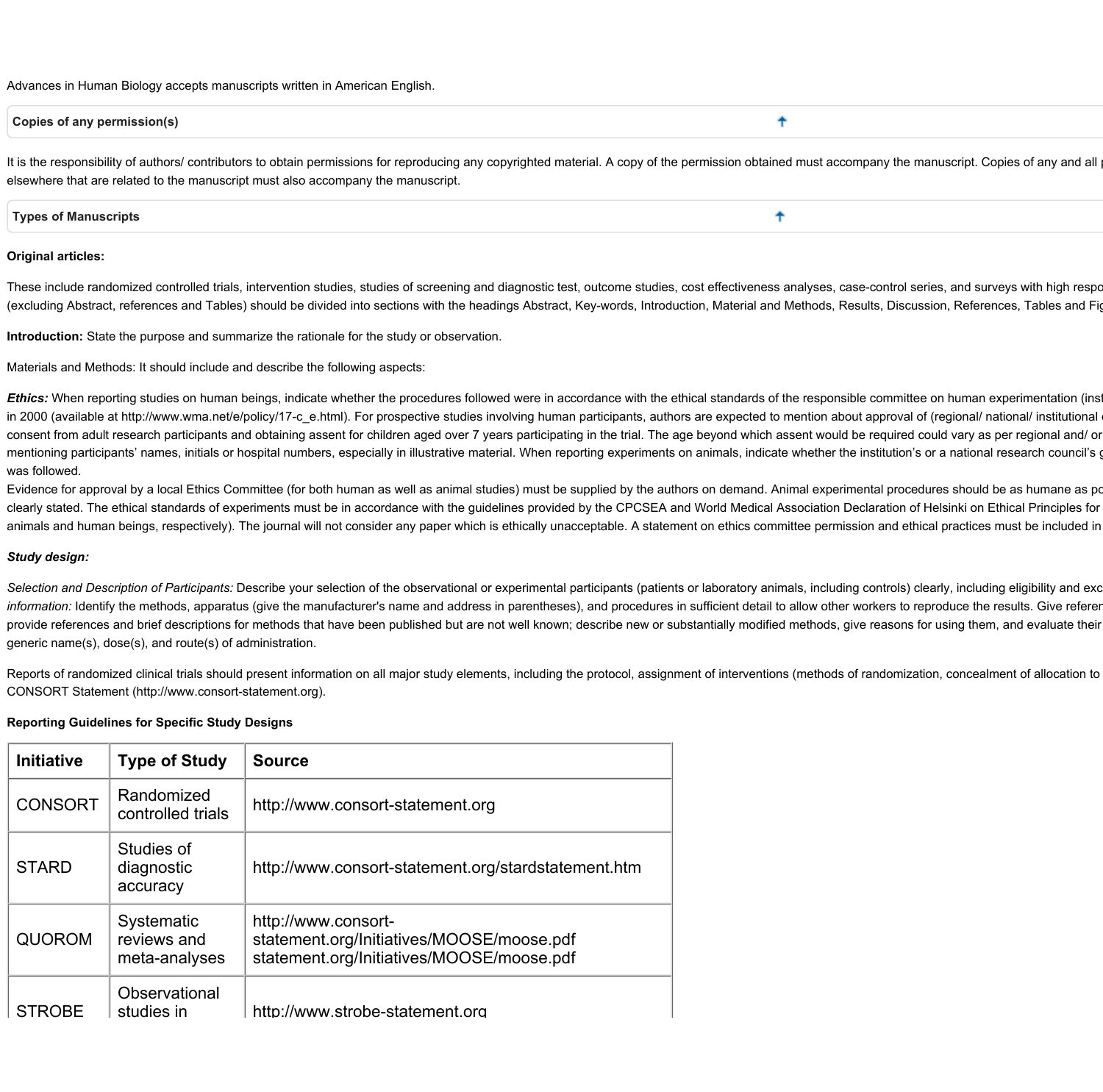|              | epidemiology                                                    |                                                                  |
|--------------|-----------------------------------------------------------------|------------------------------------------------------------------|
| <b>MOOSE</b> | Meta-analyses<br>of observational<br>studies in<br>epidemiology | http://www.consort-<br>statement.org/Initiatives/MOOSE/moose.pdf |

Statistics: Whenever possible quantify findings and present them with appropriate indicators of measurement error or uncertainty (such as confidence intervals). Authors should report losses to observa in the Results section, specify the statistical methods used to analyze them. Avoid non-technical uses of technical terms in statistics, such as 'random' (which implies a randomizing device), 'normal', 'si abbreviations, and most symbols. Specify the computer software used. Use upper italics (P 0.048). For all P values include the exact value and not less than 0.05 or 0.001. Mean differences in continuous **including odds ratios and hazard ratios should be accompanied by their confidence intervals.**

Results: Present your results in a logical sequence in the text, tables, and illustrations, giving the main or most important findings first. Do not repeat in the text all the data in the tables or illustrations; e supplementary materials and technical detail can be placed in an appendix where it will be accessible but will not interrupt the flow of the text; alternatively, it can be published only in the electronic vers

When data are summarized in the Results section, give numeric results not only as derivatives (for example, percentages) but also as the absolute numbers from which the derivatives were calculated, and figures to those needed to explain the argument of the paper and to assess its support. Use graphs as an alternative to tables with many entries; do not duplicate data in graphs and tables. Where **and sex should be included.**

Discussion: Include summary of key findings (primary outcome measures, secondary outcome measures, results as they relate to a prior hypothesis); Strengths and limitations of the study (study quest Interpretation and implications in the context of the totality of evidence (is there a systematic review to refer to, if not, could one be reasonably done here and now?, what this study adds to the available mechanisms); Controversies raised by this study; and Future research directions (for this particular research collaboration, underlying mechanisms, clinical research).

Do not repeat in detail data or other material given in the Introduction or the Results section. In particular, contributors should avoid making statements on economic benefits and costs unless their man alluding to work that has not been completed. New hypotheses may be stated if needed, however they should be clearly labeled as such. About 30 references can be included. These articles generally

#### **Review Articles:**

It is expected that these articles would be written by individuals who have done substantial work on the subject or are considered experts in the field. A short summary of the work done by the contribute

The prescribed word count is up to 3000 words excluding tables, references and abstract. The manuscript may have about 90 references. The manuscript should have an unstructured Abstract (250 w would depend upon the topic reviewed. Authors submitting review article should include a section describing the methods used for locating, selecting, extracting, and synthesizing data. These methods

The journal expects the contributors to give post-publication updates on the subject of review. The update should be brief, covering the advances in the field after the publication of the article and shoul **the field.**

#### **Case reports:**

New, interesting and rare cases can be reported. They should be unique, describing a great diagnostic or therapeutic challenge and providing a learning point for the readers. Cases with clinical signific be of up to 1000 words (excluding Abstract and references) and should have the following headings: Abstract (unstructured), Key-words, Introduction, Case report, Discussion, Reference, Tables and L

The manuscript could be of up to 1000 words (excluding references and abstract) and could be supported with up to 10 references. Case Reports could be authored by up to four authors.

#### **Letter to the Editor:**

These should be short and decisive observations. They should preferably be related to articles previously published in the Journal or views expressed in the journal. They should not be preliminary obs **to 500 words and 5 references. It could be generally authored by not more than four authors.**

#### *Other:*

**Editorial, Guest Editorial, Commentary and Opinion are solicited by the editorial board.**

# *References*

References should be numbered consecutively in the order in which they are first mentioned in the text (not in alphabetic order). Identify references in text, tables, and legends by Arabic numerals in su cited only in tables or figure legends should be numbered in accordance with the sequence established by the first identification in the text of the particular table or figure. Use the style of the examples Medicus. The titles of journals should be abbreviated according to the style used in Index Medicus. Use complete name of the journal for non-indexed journals. Avoid using abstracts as references. Info the text as "unpublished observations" with written permission from the source. Avoid citing a "personal communication" unless it provides essential information not available from a public source, in wh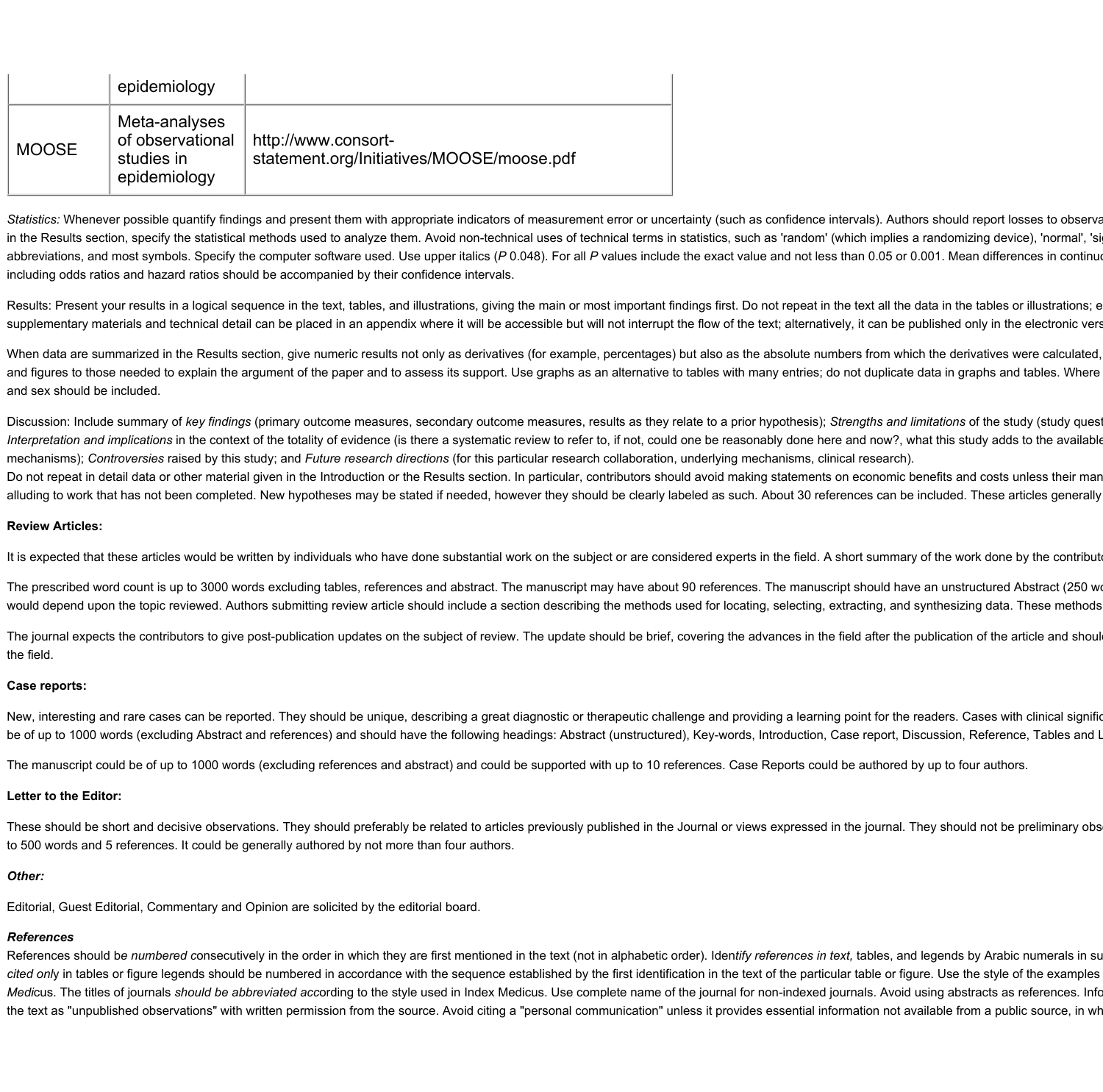#### **cited in parentheses in the text.**

The commonly cited types of references are shown here, for other types of references such as newspaper items please refer to ICMJE Guidelines (http://www.icmje.org or http://www.nlm.nih.gov/bsd/u

#### *Articles in Journals*

- 1. Standard journal article (for up to six authors): Parija S C, Ravinder PT, Shariff M. Detection of hydatid antigen in the fluid samples from hydatid cysts by co-agglutination. Trans. R.Soc. Trop. M
- 2. Standard journal article (for more than six authors): List the first six contributors followed by et al.

Roddy P, Goiri J, Flevaud L, Palma PP, Morote S, Lima N. et al., Field Evaluation of a Rapid Immunochromatographic Assay for Detection of Trypanosoma cruzi Infection by Use of Whole Blood. J. Cli

1. Volume with supplement: Otranto D, Capelli G, Genchi C: Changing distribution patterns of canine vector borne diseases in Italy: leishmaniosis vs. dirofilariosis. Parasites & Vectors 2009; Suppl

#### *Books and Other Monographs*

- 1. Personal author(s): Parija SC. Textbook of Medical Parasitology. 3rd ed. All India Publishers and Distributors. 2008.
- 2. Editor(s), compiler(s) as author: Garcia LS, Filarial Nematodes In: Garcia LS (editor) Diagnostic Medical Parasitology ASM press Washington DC 2007: pp 319-356.
- 3. Chapter in a book: Nesheim M C. Ascariasis and human nutrition. In Ascariasis and its prevention and control, D. W. T. Crompton, M. C. Nesbemi, and Z. S. Pawlowski (eds.). Taylor and Franc

#### *Electronic Sources as reference*

Journal article on the Internet: Parija SC, Khairnar K. Detection of excretory Entamoeba histolytica DNA in the urine, and detection of E. histolytica DNA and lectin antigen in the liver abscess pus for th **7:41.doi:10.1186/1471-2180-7-41. [http://www.biomedcentral.com/1471-2180/7/41](https://www.biomedcentral.com/1471-2180/7/41)**

#### *Tables*

- **• Tables should be self-explanatory and should not duplicate textual material.**
- **• Tables with more than 10 columns and 25 rows are not acceptable.**
- Number tables, in Arabic numerals, consecutively in the order of their first citation in the text and supply a brief title for each.
- **• Place explanatory matter in footnotes, not in the heading.**
- **• Explain in footnotes all non-standard abbreviations that are used in each table.**
- Obtain permission for all fully borrowed, adapted, and modified tables and provide a credit line in the footnote.
- **• For footnotes use the following symbols, in this sequence: \*, †, ‡, §, ||,¶ , \*\*, ††, ‡‡**
- Tables with their legends should be provided at the end of the text after the references. The tables along with their number should be cited at the relevant place in the text

#### *Illustrations (Figures)*

- Upload the images in JPEG format. The file size should be within 1024 kb in size while uploading.
- Figures should be numbered consecutively according to the order in which they have been first cited in the text.
- Labels, numbers, and symbols should be clear and of uniform size. The lettering for figures should be large enough to be legible after reduction to fit the width of a printed column.
- . Symbols, arrows, or letters used in photomicrographs should contrast with the background and should be marked neatly with transfer type or by tissue overlay and not by pen.
- **• Titles and detailed explanations belong in the legends for illustrations not on the illustrations themselves.**
- When graphs, scatter-grams or histograms are submitted the numerical data on which they are based should also be supplied.
- **• The photographs and figures should be trimmed to remove all the unwanted areas.**
- If photographs of individuals are used, their pictures must be accompanied by written permission to use the photograph.
- If a figure has been published elsewhere, acknowledge the original source and submit written permission from the copyright holder to reproduce the material. A credit line should appear in the le
- Legends for illustrations: Type or print out legends (maximum 40 words, excluding the credit line) for illustrations using double spacing, with Arabic numerals corresponding to the illustrations. W illustrations, identify and explain each one in the legend. Explain the internal scale (magnification) and identify the method of staining in photomicrographs.
- · Final figures for print production: Send sharp, glossy, un-mounted, color photographic prints, with height of 4 inches and width of 6 inches at the time of submitting the revised manuscript. Print of only source of images, ensure that the image has minimum resolution of 300 dpi or 1800 x 1600 pixels in TIFF format. Send the images on a CD. Each figure should have a label pasted (avoid figure, the running title, top of the figure and the legends of the figure. Do not write the contributor/s' name/s. Do not write on the back of figures, scratch, or mark them by using paper clips.
- The Journal reserves the right to crop, rotate, reduce, or enlarge the photographs to an acceptable size.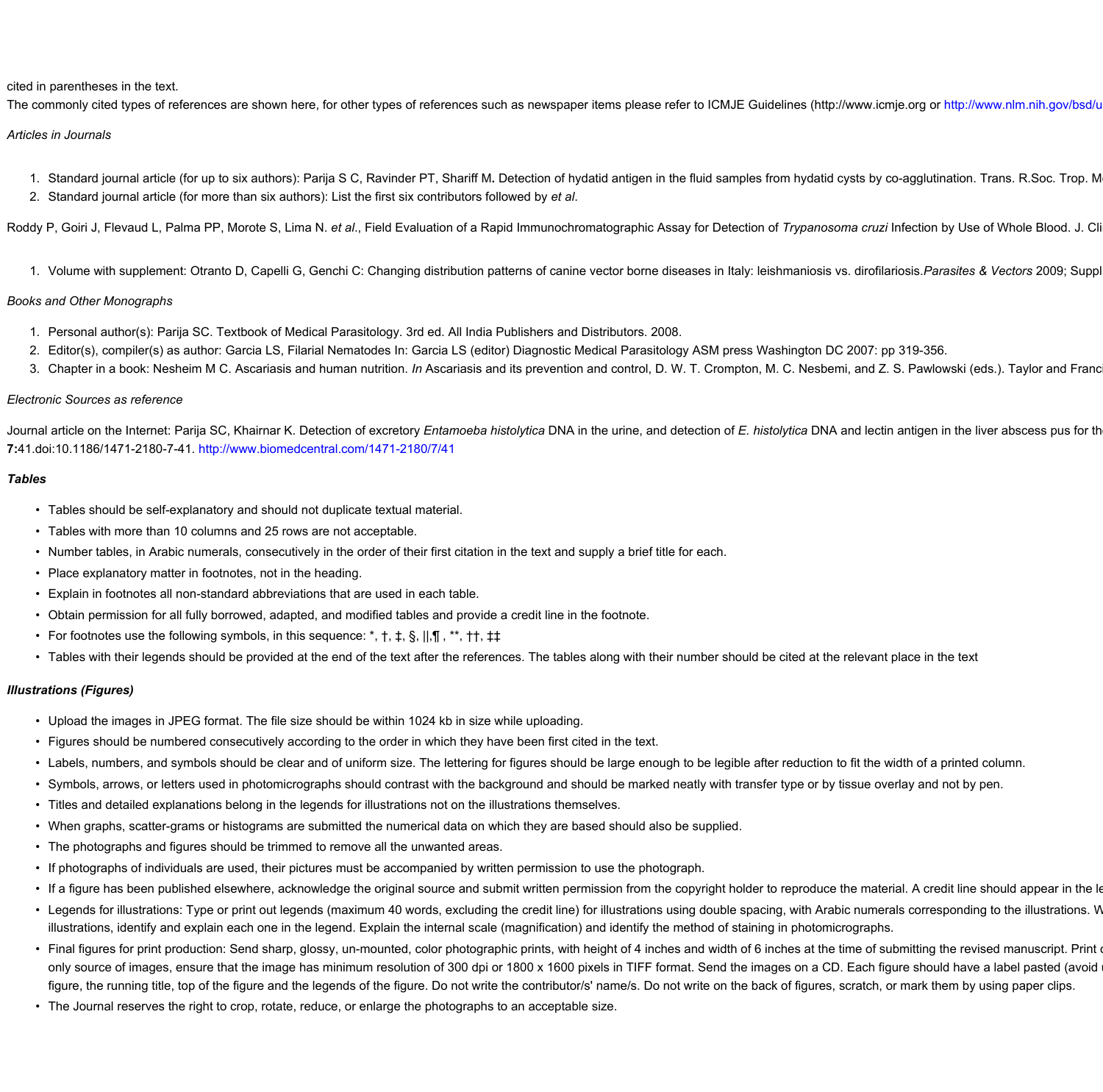<span id="page-5-0"></span>

Identifying information should not be published in written descriptions, photographs, sonograms, CT scans, etc., and pedigrees unless the information is essential for scientific purposes and the patient publication. Authors should remove patients' names from figures unless they have obtained informed consent from the patients. The journal abides by ICMJE guidelines:

- 1. Authors, not the journals nor the publisher, need to obtain the patient consent form before the publication and have the form properly archived. The consent forms are not to be uploaded with th **offices.**
- 2. If the manuscript contains patient images that preclude anonymity, or a description that has obvious indication to the identity of the patient, a statement about obtaining informed patient consent

#### <span id="page-5-1"></span>**Sending a revised manuscript**  个

The revised version of the manuscript should be submitted online in a manner similar to that used for submission of the manuscript for the first time. However, there is no need to submit the "First Page submitting a revised manuscript, contributors are requested to include, the 'referees' remarks along with point to point clarification at the beginning in the revised file itself. In addition, they are expected

<span id="page-5-2"></span>

| $P_{\text{ADPIDTE}}$ |  |  |
|----------------------|--|--|
|                      |  |  |

Journal provides no free printed reprints. Authors can purchase reprints, payment for which should be done at the time of submitting the proofs.

#### *Publication schedule*

The journal publishes articles on its website immediately on acceptance and follows a 'continuous publication' schedule. Articles are compiled for 'print on demand' semiannual issues.

**The journal does not charge for submission and processing of the manuscripts.**

<span id="page-5-3"></span>**Copyrights** ٠

The entire contents of the Advances in Human Biology are protected under Indian and international copyrights. The Journal, however, grants to all users a free, irrevocable, worldwide, perpetual right o work publicly and to make and distribute derivative works in any digital medium for any reasonable non-commercial purpose, subject to proper attribution of authorship and ownership of the rights. The **their personal non-commercial use under Creative Commons Attribution-Noncommercial-Share Alike 4.0 Unported License.**

#### **Article Processing Charges**

Authors are required to pay a minimum of 8000 INR Per manuscript of 5 Typesetting Pages (1 Typesetting page equals approximately 1000 words) in a final format and then 1500 INR per extra page

| <b>PDF Type setting</b><br>Page (Final<br>Format)                          | <b>Indian Authors</b> |                | <b>Foreign Authors</b> |                |
|----------------------------------------------------------------------------|-----------------------|----------------|------------------------|----------------|
|                                                                            | APC [INR]             | <b>18% GST</b> | APC [USD]              | <b>18% GST</b> |
| 5 pages<br>(Approximately<br>5000 words with 2<br>tables and 2<br>Figures) | 8000                  | 1440           | \$60                   | No Tax         |
| <b>Every Extra Page</b><br>(1000 words)                                    | 1500                  | 270            | \$20                   | No Tax         |

Note: The pre-press/open access charges should reach within 15 days of the manuscript acceptance email notification (Extension of the due date can be requested to the editor in chief).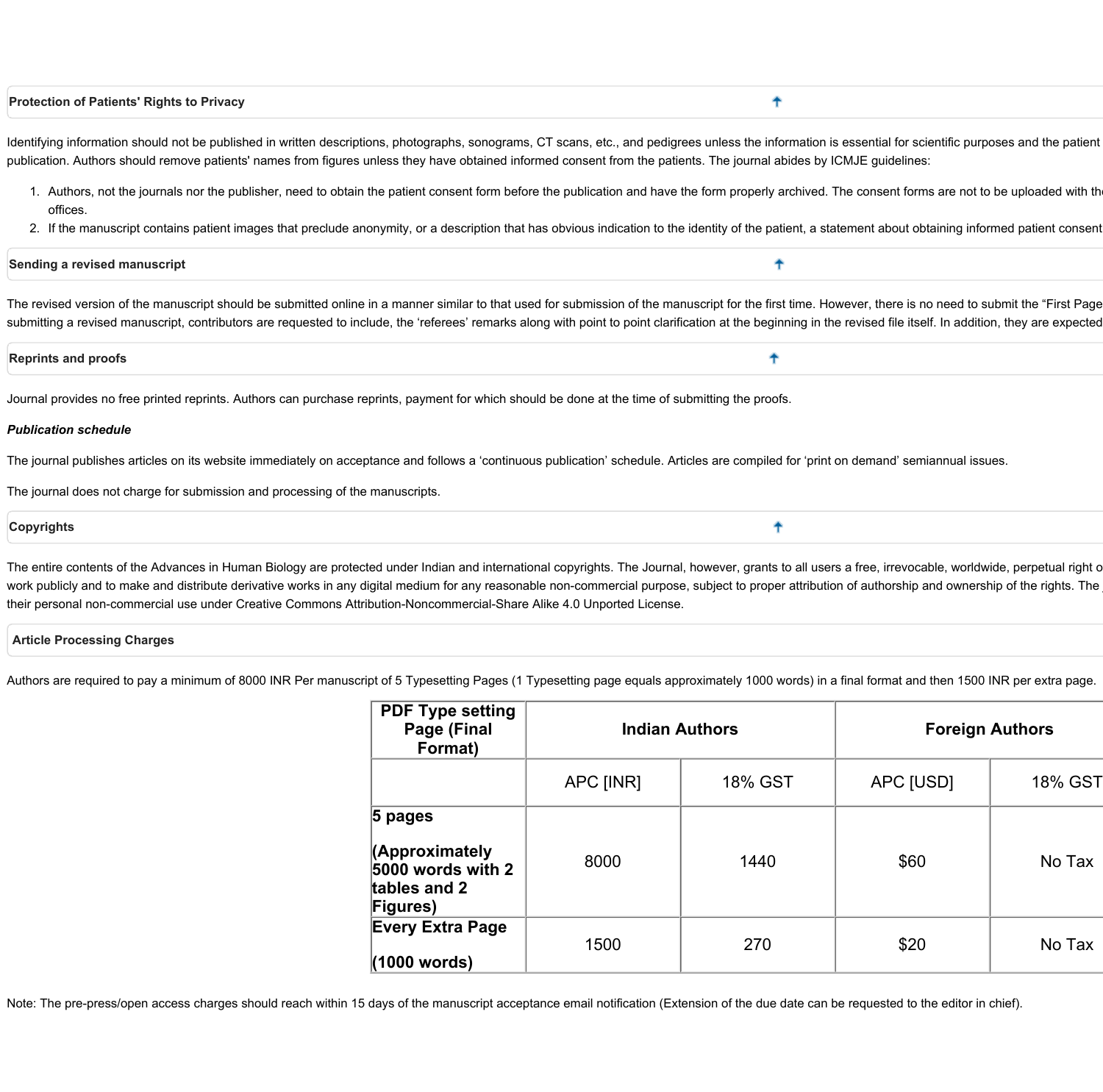We always feel that APC should not come in the way of quality publication; hence APC waivers are given on request to the editor by the corresponding author. Waivers will be solely given on the merit

#### **Please note all the invited papers will not attract any APC**

<span id="page-6-0"></span>

| <b>Checklist</b> |  |
|------------------|--|
|                  |  |

## **Covering letter**

- **• Signed by all contributors**
- **• Previous publication / presentations mentioned**
- **• Source of funding mentioned**
- **• Conflicts of interest disclosed**

#### **Authors**

- **• Last name and given name provided along with Middle name initials (where applicable)**
- **• Author for correspondence, with e-mail address provided**
- **• Number of contributors restricted as per the instructions**
- · Identity not revealed in paper except title page (e.g. name of the institute in Methods, citing previous study as 'our study', names on figure labels, name of institute in photographs, etc.)

### **Presentation and format**

- **• Double spacing**
- **• Margins 2.5 cm from all four sides**
- **• Page numbers included at bottom**
- **• Title page contains all the desired information**
- **• Running title provided (not more than 50 characters)**
- **• Abstract page contains the full title of the manuscript**
- Abstract provided (structured abstract of 250 words for original articles, unstructured abstracts of about 150 words for all other manuscripts excluding letters to the Editor)
- **• Key words provided (three or more)**
- **• Introduction of 75-100 words**
- **• Headings in title case (not ALL CAPITALS)**
- **• The references cited in the text should be after punctuation marks, in superscript with square bracket.**
- **• References according to the journal's instructions, punctuation marks checked**
- **• Send the article file without 'Track Changes'**

#### **Language and grammar**

- **• Uniformly American English**
- Write the full term for each abbreviation at its first use in the title, abstract, keywords and text separately unless it is a standard unit of measure. Numerals from 1 to 10 spelt out
- **• Numerals at the beginning of the sentence spelt out**
- **• Check the manuscript for spelling, grammar and punctuation errors**
- **• If a brand name is cited, supply the manufacturer's name and address (city and state/country).**
- **• Species names should be in italics**

#### **Tables and figures**

- **• No repetition of data in tables and graphs and in text**
- **• Actual numbers from which graphs drawn, provided**
- **• Figures necessary and of good quality (colour)**
- **• Table and figure numbers in Arabic letters (not Roman)**
- **• Labels pasted on back of the photographs (no names written)**
- **• Figure legends provided (not more than 40 words)**
- **• Patients' privacy maintained (if not permission taken)**